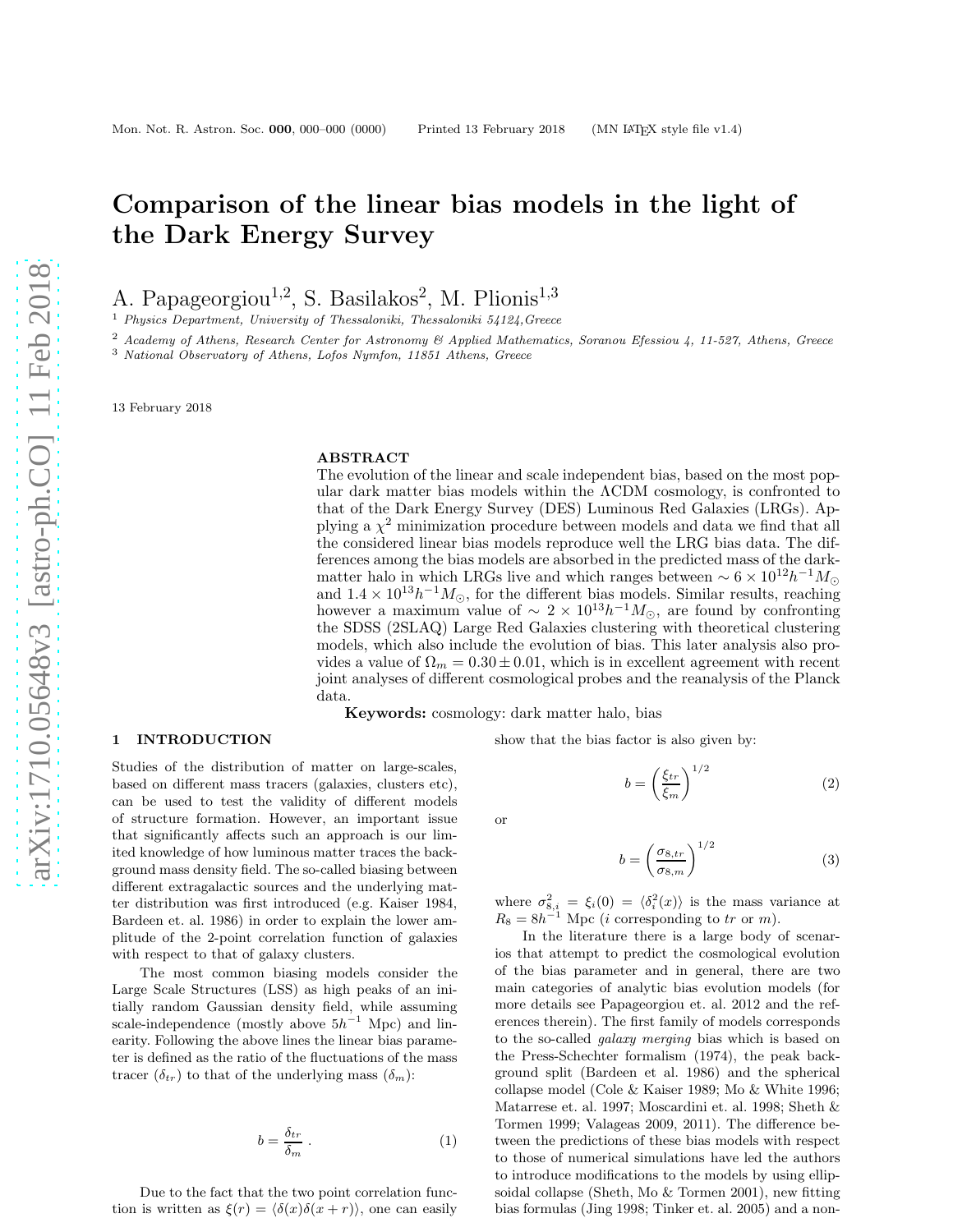Markovian extension of the excursion set theory (Ma et. al. 2011; de Simone et. al. 2011).

The second family assumes a continuous masstracer fluctuation field, which is proportional to that of the underlying mass. In this framework, the mass tracers act as "test particles". This family can be divided into two sub-groups:

• The first one is the *galaxy conserving* bias model. This model utilizes the continuity equation and the assumption that the extragalactic tracers and underlying mass share the same velocity field (Nusser & Davis 1994; Fry 1996; Tegmark & Peebles 1998; Hui & Parfrey 2008; Schaefer, Douspis & Aghanim 2009). In this context, the evolution of bias is given by  $b(z) = 1 + (b_0 - 1)/D(z)$ , as the solution of a 1st order differential equation. Notice, that  $D(z)$  is the growth factor of density perturbations (scaled to unity at the present time) and  $b_0$  is the bias factor at the present epoch. It is well known that this bias model has two fundamental problems. The first one is related with the anti-biased problem, the fact that an anti-biased set of tracers at the present time  $(b_0 < 1)$ remains always anti-biased at high redshifts. The second problem is based on the fact that this model shows a realistic bias evolution only at low redshifts  $z \leq 0.5$ (Bagla 1998).

• This subfamily is basically an extension of the previous one but free of the above problematic issues. Specifically, it utilizes the three hydrodynamical equations of motion (continuity, Euler and Poisson equations) in the linear regime and the fact that the underlying mass and extragalactic mass-tracers feel the same gravity field, but they do not not necessarily share the same velocity field. The combination of the above ingredients provide a second order differential equation in b, the solution of which gives the evolution of the linear bias factor (Basilakos & Plionis 2001, 2003; Basilakos, Plionis & Ragone-Figueroa 2008; Basilakos, Plionis & Pouri 2011). It is interesting to mention that this bias formula is valid for all dark energy models including those of modified gravity (see Basilakos, Plionis & Pouri 2011; Basilakos et. al. 2012).

It should be mentioned that the linear bias model relates a mass tracer, being a galaxy, an Active Galactic Nuclei (AGN), a Luminous Red Galaxy (LRG) or a cluster of galaxies, with a host dark matter halo within which the mass tracer forms and evolves. The models themselves follow the linear evolution of the host halo and not the internal evolution of the astrophysical processes of the tracer. Thus the assumption is that the effects of nonlinear gravity and hydrodynamics (merging, feedback mechanisms, etc.) can be ignored in the linear-regime (Catelan et al. 1998) and that each DM halo hosts only one mass tracer.

Recently, the deterministic and linear nature of bias has been challenged (see McDonald et. al. 2009; Chan et al. 2012), and indeed a large body of papers have been published studying the evolution of bias in the non-linear and non-local regimes respectively (Paranjape et. al. 2013; Assasi et. al. 2014; Di Porto et. al. 2016; Lazeyras et. al. 2016; Desjacques et. al. 2016 and references therein). Morever, numerical simulations have been used in several studies (Hoffmann et. al. 2017, Hoffmann et. al. 2015, Baldauf et. al. 2012; Bel et. al. 2015) towards investigating the nature of bias and they found deviations from the linear regime. Despite the above considerations, the linear biasing assumption has a long history in cosmology and it is still a useful first-order approximation which, because of its simplicity, is used in studies of large-scale (linear) dynamics. For example, the Dark Energy Survey (DES) team (Elvin-Poole et al. 2017) used the clustering properties of the Luminous Red Galaxies (LRGs) in order to measure the evolution of bias in the linear regime.

In the present paper we investigate the predictions of the most popular of the above linear bias models. Utilizing the linear bias data of Luminous Red Galaxies (LRGs), recently released by the DES group but also of the SDSS DR5 data, we test the range of validity of the explored bias models. In particular, the outline of this paper is as follows. In Section 2 we provide the LRGs bias data based on the 1-year DES sample. In Section 3 we introduce the main elements of the bias evolution models. In Section 4 we present the outcome of the current analysis, while in Section 5 we compare the DES results with those of SDSS DR5 LRGs data, using the 2 point angular correlation function data. In Section 6 we provide our conclusions.

Finally, we would like to spell out clearly which are the basic assumptions of our work, which are common to many studies of the bias: (a) the biasing is linear on the scales of interest (which does not preclude being scale dependent on small non-linear scales), and (b) each dark matter halo is populated by one extragalactic mass tracer (in our case LRG).

## 2 DESY1 RED GALAXIES BIAS DATA

The application of the correlation function analysis on samples of high redshift extragalactic sources for cosmological studies has a long history (cf. Basilakos 2001; Matsubara 2004). For example, in a sequence of previous publications some of us used the clustering properties of the XMM-Newton X-ray sources in order to place constraints on the dark energy models (Basilakos & Plionis, 2005, 2006, 2009, 2010).

In the current work we will use as tracers of the LSS the Luminous Red Galaxies (LRGs), which according to Eisenstein et. al. (2001), and due to their high luminosities, are very useful tracers of the LSS. One important advantage is that such a population can be observed up to relatively large redshifts. In particular, we will use the DES bias data provided by Elvin-Poole et al. (2017). These bias data were extracted with the aid of the angular correlation function (ACF), which was estimated in Elvin-Poole et. al. (2017), using the 1-year DES sample of  $\sim 6.6 \times 10^5$  LRGs in the redshift range  $0.15 < z < 0.9$ .

These authors used the assumption of linear bias in the derivation of the DES bias data. According to Krause et. al. (2017) the scale of  $\sim 8h^{-1}\text{Mpc}$ , used by the DES team, ensures that the impact of non-linear effects on clustering and thus on biasing is almost neg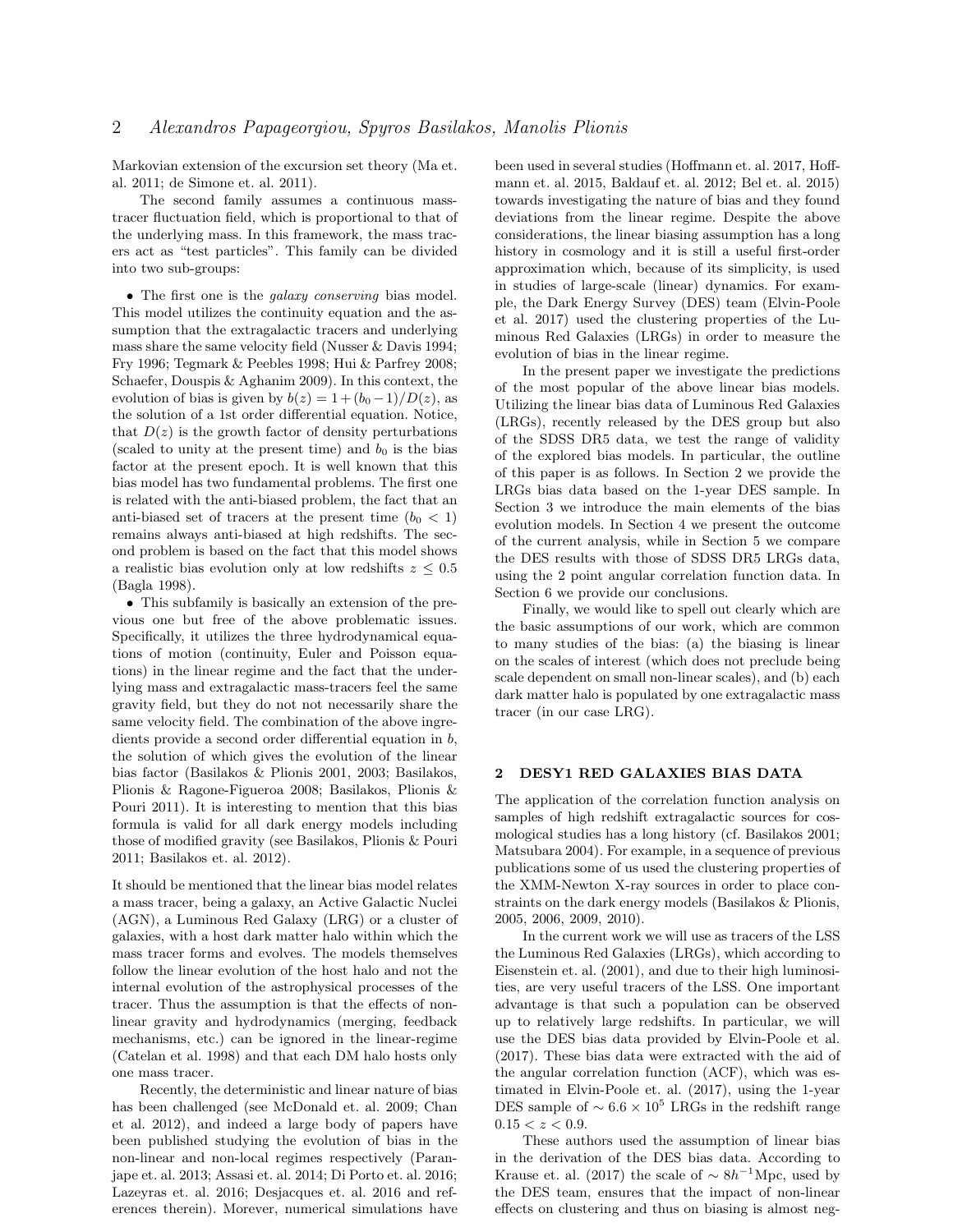ligible. Moreover, in order to measure the DES bias the above authors have fixed the cosmological parameters at the mean of the so called DESY1COSMO posterior, namely  $\Omega_m = 1 - \Omega_{\Lambda} = 0.276$ ,  $h = 0.7619$ ,  $\Omega_b = 0.0526$ and spectral index  $n = 0.9964$ .<sup>\*</sup>

Although we will utilize the bias data provided by the previous references, for completion we rescale the bias data using different references cosmologies. Specifically, we wish to convert the value of bias data from the DESY1COSMO cosmological model, say DES, to another, say A. Utilizing the definition of bias and the notations of Papageorgiou et. al. (2012) the scaling relation from the DESY1COSMO model to that of A, takes the form:

$$
b_A(z) \simeq b_B(z) \frac{\sigma_{8,B}}{\sigma_{8,A}} \frac{D_B(z)}{D_A(z)}\tag{4}
$$

where the index B corresponds to DES,  $\sigma_8$  is the present value of the mass variance at  $8h^{-1}Mpc$  and  $D(z)$  is the growth factor of matter fluctuations in the linear regime. Also, the normalized Hubble parameter of the ΛCDM model is given by

$$
E(z) = [\Omega_m (1+z)^3 + \Omega_{\Lambda}]^{1/2} . \tag{5}
$$

where  $\Omega_{\Lambda} = 1 - \Omega_m$ .

In the current article we convert the bias data to the following basic ΛCDM cosmologies:

• Planck TT+lowP+lensing results, namely  $\Omega_m$  =  $1 - \Omega_{\Lambda} = 0.308, h = 0.678, n = 0.9671, \Omega_b = 0.0484$ and  $\sigma_8 = 0.815$ . The latter cosmological parameters are in agreement with those of the reanalysis of the Planck data provided by Spergel et al. (2015).

• Finally, we utilize the DES/Planck/JLA/BAO joint likelihood results, namely  $\Omega_m = 1 - \Omega_\Lambda = 0.301$ ,  $h = 0.682$ ,  $\Omega_b = 0.048$ ,  $n = 0.973$  and  $\sigma_8 = 0.801$  (see Abbott et al. 2017).

In Table 1 we present the precise numerical values of the DES bias data with the corresponding errors that are used in our analysis. Also, in the last two columns of Table 1 we provide with the aid of Eq.(4) the Planckscaled and DES/Planck/JLA/BAO-scaled bias data respectively.

## 3 BIAS MODELS

In this section we briefly present the most popular bias models. Specifically, from the galaxy merging bias family we will investigate the models of Sheth, Mo & Tormen (2001) [hereafter SMT], the Jing (1998) the Tinker

⋆ We would like to point that the DES paper of Elvin-Poole et al. (2017) have a typo (Elvin-Poole private communication). Specifically, in the first draft of *arXiv:1708.01536* one may see that  $\Omega_m = 0.2276$ , but according to Elvin-Poole the correct value is  $\Omega_m = 0.276$ . Based on the latter value the mass variance at  $8h^{-1}\text{Mpc}$ , is  $\sigma_8 \simeq 0.8296$ . Also, for the comoving distance and for the dark matter halo mass we use the traditional parametrization  $H_0 = 100h \text{km/s/Mpc}$ , hence the units of the above are given in  $h^{-1}$ Mpc and  $h^{-1}M_{\odot}$ . Of course, when we compute the power spectrum shape parameter  $\Gamma$  we use the exact value of h.

et. al. (2010) [hereafter TRK], de Simone et. al. (2011) [hereafter DMR] and the Ma et. al. (2011) [hereafter MMRZ]. In this case the bias factor is given as a function of the peak-height parameter,  $\nu = \delta_c(z)/\sigma(M_h, z)$ where  $\delta_c$  is the linearly extrapolated density threshold above which structures collapse. In the present study we utilize the accurate fitting formula of Weinberg & Kamionkowski (2003) to estimate  $\delta_c(z)$ . Furthermore, the mass variance is written as

$$
\sigma(M_h, z) = \left[\frac{D^2(z)}{2\pi^2} \int_0^\infty k^2 P(k) W^2(kR) dk\right]^{1/2} \tag{6}
$$

where  $W(kR) = 3[sin(kR) - kRcos(kR)]/(kR)^3$  is the Fourier transform of the top-hat smoothing kernel with  $R = \left[3M_h/(4\pi\rho_m)\right]^{1/3}$ ,  $M_h$  is the mass of the halo and  $\rho_m$  is the mean matter density of the universe at the present time. The quantity  $P(k, z)$  is the CDM linear power spectrum given by  $P(k, z) = P_0 k^n T^2(k) D^2(z)$ where  $n$  is the spectral index of the primordial power spectrum and  $T(k)$  is the CDM transfer function provided by Eisenstein & Hu (1998):

$$
T(k) = \frac{L_0}{L_0 + C_0 q^2} \tag{7}
$$

with  $L_0 = \ln(2e + 1.8q)$ ,  $e = 2.718$ ,  $C_0 = 14.2 + \frac{731}{1+62.5q}$ and  $q = k/\Gamma$  with  $\Gamma$  being is the shape parameter given by (Sugiyama 1995):

$$
\Gamma = \Omega_m h \exp(-\Omega_b - \sqrt{2h} \frac{\Omega_b}{\Omega_m}).
$$

Taking the aforementioned quantities into account and using  $Eq.(6)$  the normalization of the power spectrum becomes

$$
P_0 = 2\pi^2 \sigma_8^2 \left[ \int_0^\infty T^2(k) k^{n+2} W^2(kR_8) dk \right]^{-1} \tag{8}
$$

where  $\sigma_8 \equiv \sigma(R_8, 0)$ .

From the second bias group we will use the generalized model of Basilakos, Plionis & Pouri 2011 (hereafter BPR; see also Basilakos et. al. 2012) which is valid for any dark energy model including those of modified gravity.

Let us now briefly present the functional forms of the aforementioned linear bias models (for more details see Papageorgiou et al. 2012 and references therein), whose dark matter halo masses can be constrained by using the DES bias data:

SMT:

$$
b(\nu) = 1 + \frac{1}{\sqrt{\alpha}} \delta_c(z) [\sqrt{\alpha} (\alpha \nu^2) + \sqrt{\alpha} b (\alpha \nu^2)^{1-c} - f(\nu)]
$$
\n(9)

with

$$
f(\nu) = \frac{(\alpha \nu^2)^c}{(\alpha \nu^2)^c + b(1-c)(1-c/2)},
$$
 (10)

where  $\alpha = 0.707, b = 0.5, c = 0.6$ . JING:

$$
b(\nu) = \left(\frac{0.5}{\nu^4} + 1\right)^{0.06 - 0.02\nu} \left(1 + \frac{\nu^2 - 1}{\delta_c}\right) \tag{11}
$$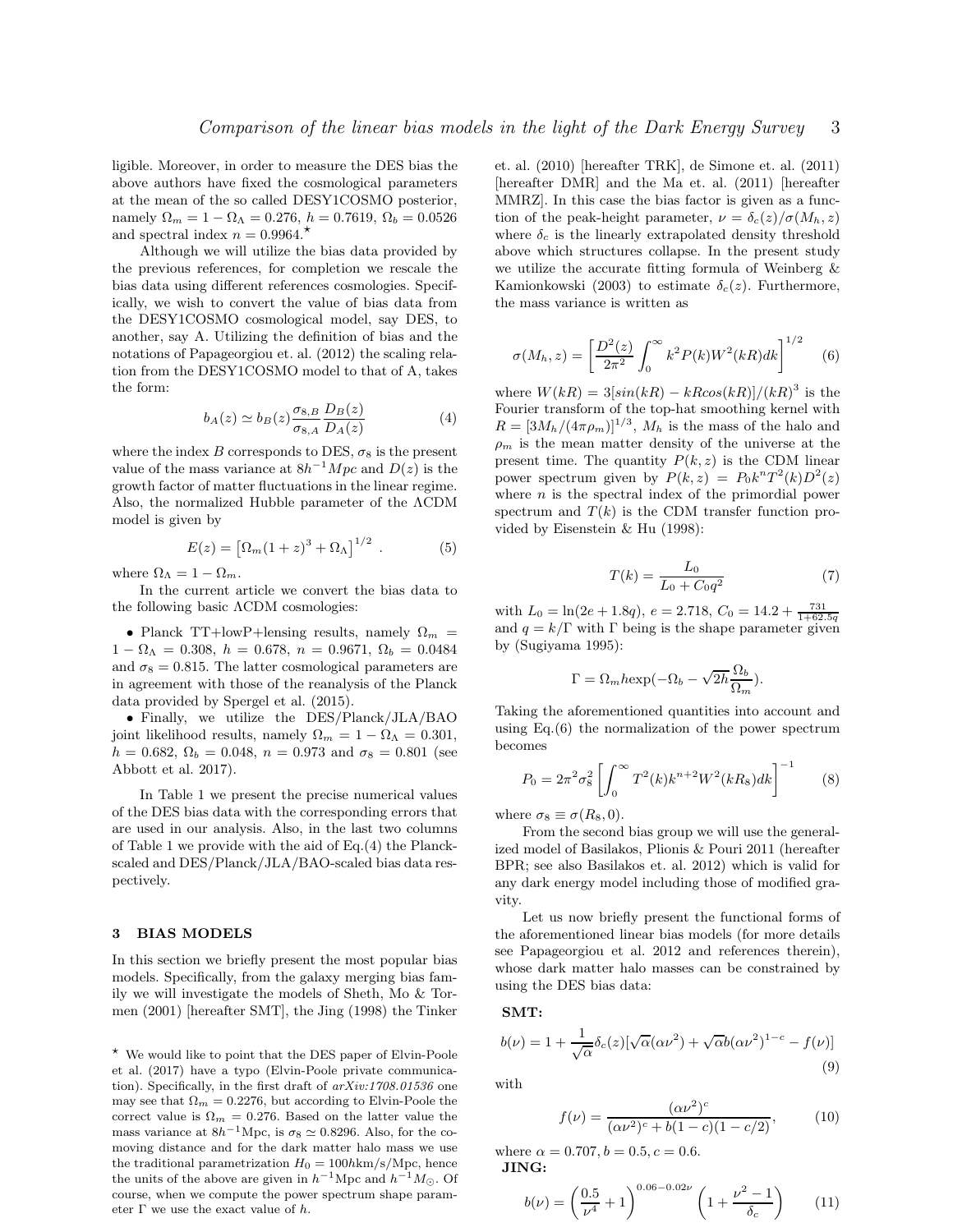| Red. Range     | Median Redshift | DESY1 bias     | Planck-scaled bias | DES/Planck/JLA/BAO-scaled bias |
|----------------|-----------------|----------------|--------------------|--------------------------------|
| 0.15 < z < 0.3 | $0.225 + 0.075$ | $1.40 + 0.077$ | $1.434 \pm 0.079$  | $1.457 \pm 0.080$              |
| 0.3 < z < 0.45 | $0.375 + 0.075$ | $1.61 + 0.051$ | $1.655 + 0.052$    | $1.680 \pm 0.053$              |
| 0.45 < z < 0.6 | $0.525 + 0.075$ | $1.60 + 0.040$ | $1.649 + 0.041$    | $1.673 \pm 0.042$              |
| 0.6 < z < 0.75 | $0.675 + 0.075$ | $1.93 + 0.045$ | $1.994 \pm 0.047$  | $2.022 \pm 0.047$              |
| 0.75 < z < 0.9 | $0.825 + 0.075$ | $1.99 + 0.066$ | $2.060 \pm 0.068$  | $2.088 \pm 0.069$              |

Table 1. The measured bias data of the 1-year DES LRGs from Elvin-Poole et. al. (2017).

TRK:

$$
b(\nu) = 1 - A \frac{\nu^{\alpha}}{\nu^{\alpha} + \delta_c^{\alpha}} + B\nu^{b} + C\nu^{c} , \qquad (12)
$$

where  $A = 1 + 0.24$ yexp[ $-(4/y)^4$ ],  $B = 0.183, C =$  $0.019 + 0.107y + 0.19 \exp[-(4/y)^4], \ \alpha = 0.44y - 0.88,$  $b = 1.5$  and  $c = 2.4$ . For y we have  $y = log_{10} \Delta$ .

DMR:

$$
b(\nu) = 1 + \sqrt{\alpha} \frac{\nu^2}{\delta_c} \left[ 1 + 0.4 \left( \frac{1}{\alpha \nu^2} \right)^{0.6} \right] - \frac{1}{\sqrt{\alpha} \delta_c \left[ 1 + 0.067 \left( \frac{1}{\alpha \nu^2} \right)^{0.6} \right]} , \quad (13)
$$

where  $\alpha = 0.818$ . MMRZ:

$$
b(\nu) = 1 + \frac{\alpha \nu^2 - 1 + \frac{\alpha \kappa}{2} \left[ 2 - e^{\alpha \nu^2/2} \Gamma(0, \frac{\alpha \nu^2}{2}) \right]}{\sqrt{\alpha} \delta_c [1 - \alpha \kappa + \frac{\alpha \kappa}{2} e^{\alpha \nu^2/2} \Gamma(0, \frac{\alpha \nu^2}{2})]}, \quad (14)
$$

where  $\alpha = 0.818$  and  $\kappa = 0.23$ . BPR:

$$
b(z) = 1 + \frac{b_0 - 1}{D(z)} + C_2 \frac{J(z)}{D(z)}
$$
(15)

where

$$
b_0 = 0.857 \left[ 1 + \left( \frac{\Omega_m}{0.27} \frac{M_h}{10^{14} h^{-1} M_\odot} \right)^{0.55} \right] \tag{16}
$$

and

$$
C_2 = 1.105 \left( \frac{\Omega_m}{0.27} \frac{M_h}{10^{14} h^{-1} M_\odot} \right)^{0.255} \tag{17}
$$

Notice that the factor  $\Omega_m/0.27$  comes from the fact that the constants  $b_0$  and  $C_2$  where originally computed (Basilakos et al. 2012) using ΛCDM N-body simulations in the context of WMAP7 cosmology, namely  $\Omega_m = 0.27$ and  $\sigma_8 = 0.81$ . Interestingly, this  $\sigma_8$  value is consistent with the most recent Planck analysis of Ade et al. (2015).

## 4 FITTING MODELS TO THE BIAS DATA

In order to test the range of validity of the aforementioned bias models we use a standard  $\chi^2$ -minimization procedure and compare the measured LRG bias data (Elvin-Poole et al. 2017) with the expected theoretical bias models. In our case the  $\chi^2$  function is defined as follows:

$$
\chi^2 = \sum_{i=1}^{5} \frac{[b_{\text{obs}}(z_i) - b_{\text{th}}(\mathbf{p}, z_i)]^2}{\sigma_i^2 + \sigma_z^2}
$$
(18)

where **p** is a vector containing the free parameter that we want to constrain. Also,  $\sigma_i$  is the uncertainties of the observed bias (see Table 1). The fact that the DES bias data are given in redshift intervals implies that we need to introduce an additional uncertainty in the  $\chi^2$ estimator. In our case we choose this uncertainty to be equal to the width of the redshift bin,  $\sigma_z = 0.075$ . It becomes clear that our statistical analysis contains one independent free parameter, hence the statistical vector p is associated with the environment of the dark matter halo in which the mass tracers (in our case LRGs galaxies) live, namely  $\mathbf{p} = M_h$ .

To this end we utilize, the corrected Akaike information criterion which is appropriate for small sample size, (Akaike 1974, Sugiura 1978). Considering Gaussian errors the  $AIC<sub>c</sub>$  estimator becomes (see Liddle 2007)

$$
AIC_c = \chi_{\min}^2 + 2k + \frac{2k(k+1)}{N-k-1}
$$
 (19)

where N is the number of data  $(5 \text{ in our case})$ , k is the number of free parameters, and thus when  $k = 1$  then  $AIC_c = \chi_{\text{min}}^2 + 10/3$ . A smaller value of AIC points a better model-data fit. Moreover, in order to explore, the effectiveness of the different models in reproducing the observational data, we need to introduce the model pair difference, namely  $\Delta AIC=\text{AIC}_{c,x}$ -AIC<sub>c,y</sub>. Therefore, the higher the value of |∆AIC|, the higher the evidence against the model with higher value of  $AIC_c$ , with a difference 4 ≤ |∆AIC| ≤ 7 (Burnham & Anderson 2002; Burnham & Anderson 2004) suggesting a positive such evidence and  $|\Delta AIC| \geq 10$  suggesting a strong such evidence. Notice, that if  $|\Delta AIC| \leq 2$  then this is a indication of consistency among the two comparison models

Our main statistical results are presented in Table 2, where we quote the fitted halo mass with the corresponding  $1\sigma$  uncertainties and the goodness of fit statistics ( $\chi^2$  and AIC<sub>c</sub>), for three different expansion models (see section 2). After considering the best- $\chi^2$  and the value of the Akaike information criterion we find that most bias models fit at a statistically acceptable level the DES bias data. The best model is the SMT, while we find a tension between the MMRZ model and the bias data,  $|\Delta AIC| = |AIC_{c, SMT} - AIC_{c, MMRZ}| > 4$ . We observe that the BPR and the TRK bias models pre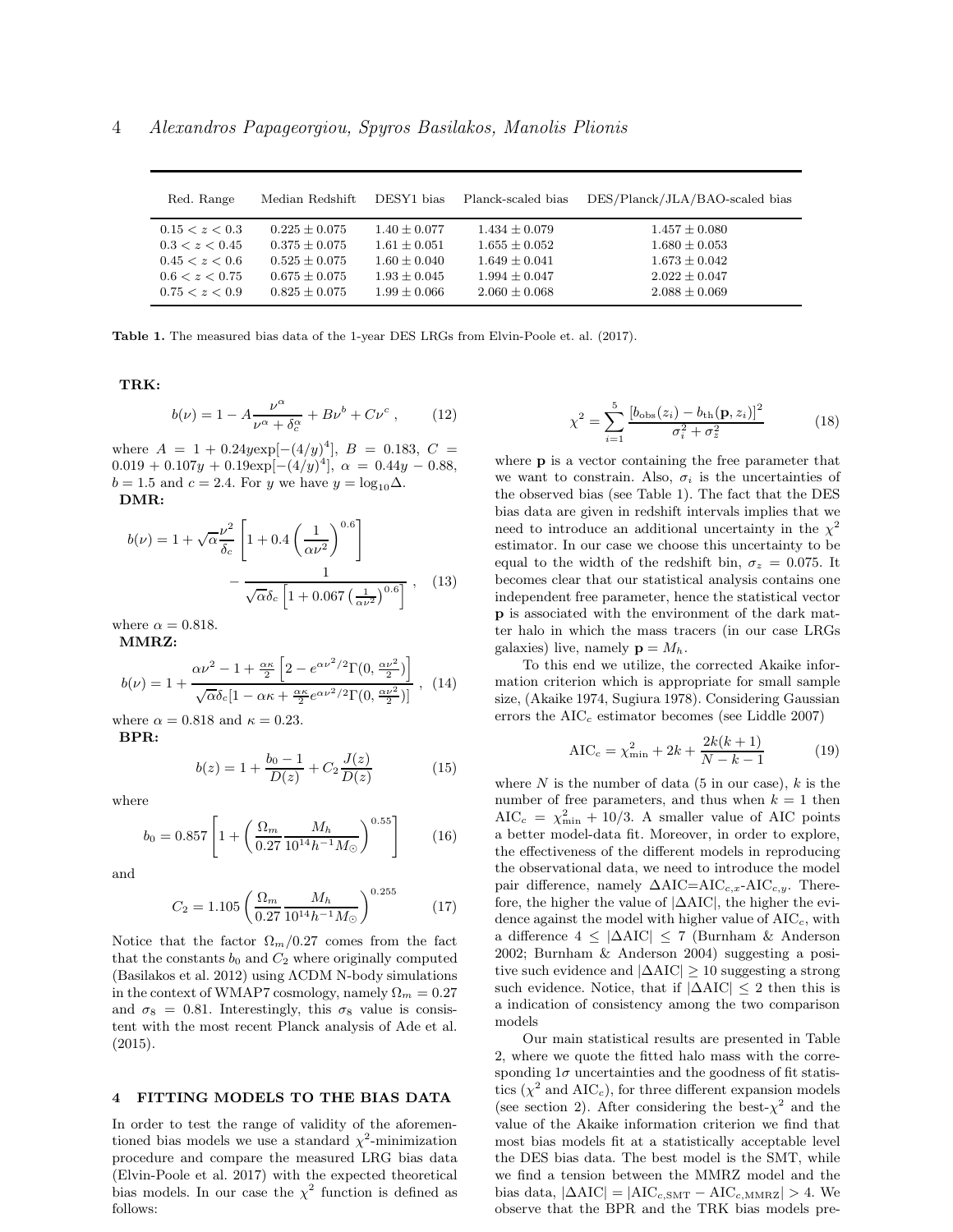dict consistent values (within  $1\sigma$ ) of dark matter halos with that of SMT. Lastly, the fact  $|\Delta AIC| \leq 2$  implies that the SMT bias model is statistically equivalent with those of JING, TRK and DMR models, regards-less the value of the fitted DM halo. It becomes evident that the differences of the bias models are absorbed in the fitted value of the dark-matter halo mass in which LRGs inhabit, and which ranges from  $\sim 5.9 \times 10^{12} h^{-1} M_{\odot}$  to  $1.41 \times 10^{13} h^{-1} M_{\odot}$ , for the different bias models and in the case of DESY1COSMO bias data.

In order to provide a robust model average value of the DM halo mass, that hosts LRGs, we utilize an inverse- $AIC_c$  weighting of the different model results. We find that the weighted model average and the combined weighted standard deviation of the DM halo mass are:

$$
\bar{M}_h = \frac{\sum w_i M_{h,i}}{\sum w_i} = 1.02 \times 10^{13} h^{-1} M_\odot \qquad (20)
$$

and

$$
\sigma_{M_h} = \sqrt{\frac{\sum w_i (M_{h,i} - \bar{M}_h)^2}{\sum w_i}} = 0.27 \times 10^{13} h^{-1} M_{\odot}
$$
\n(21)

Using Eq.(4) to rescale the bias data to the Planck ΛCDM (TT+lowP+lensing) cosmology, we obtain a DM halo mass that lies in the range  $\sim$  0.6 − 1.0  $\times$  $10^{13}h^{-1}M_{\odot}$  for DMR, JING and MMRZ and  $\sim 1.14 1.46 \times 10^{13} h^{-1} M_{\odot}$  for SMT, TRK and BPR. The model inverse- $AIC_c$  weighted halo mass is:

$$
\bar{M}_h = 1.06(\pm 0.28) \times 10^{13} h^{-1} M_\odot.
$$

For the DES/Planck/JLA/BAO ΛCDM cosmology we find  $0.58 \times 10^{13} h^{-1} M_{\odot} < M_h < 1.1 \times 10^{13} h^{-1} M_{\odot}$  for DMR, SMT, JING and MMRZ and  $\sim 1.40 \times 10^{13} h^{-1} M_{\odot}$ for TRK and BPR respectively. Also, here we have

$$
\bar{M}_h = 1.03(\pm 0.30) \times 10^{13} h^{-1} M_\odot.
$$

Overall, we see that JING, TRK, MMRZ and BPR bias models provide consistent values (within  $1\sigma$ ) of the mass of DM halos hosting LRGs with that of SMT. Also, we find that regardless the value of the fitted DM halo mass, the bias model of SMT is statistically equivalent to those of JING, TRK and DMR models, since  $|\Delta AIC| \leq 2$ . Lastly, we observe that in all cases the inverse- $AIC_c$  weighted mean of the DM halo mass very close to that of SMT.

In the context of TRK and BPR bias models within the Planck (TT+lowP+lensing) and the DES/Planck/JLA/BAO cosmology respectively, it is interesting to mention that rescaled bias data provide an LRG host DM halo mass consistent at  $\sim 2\sigma$  level with that of Sawangwit et al. (2011), namely  $M_h \simeq$  $2(\pm 0.1) \times 10^{13} h^{-1} M_{\odot}$  (see also Pouri, Basilakos & Plionis et. al. 2014) for  $\Omega_m \simeq 0.3$ .

In order to visualize the behavior of the current bias models against the data we plot in Fig. 1 the bias evolution models (different lines), utilizing the best fit parameter values given in Table 2. In Fig. 2 we plot the bias evolution of the different models but when using the Planck (TT+lowP+lensing)-scaled LRG bias data,



Figure 1. Comparison of the DESY1COSMO bias data with the bias models fits.



Figure 2. Comparison of the DES bias data scaled to the Planck (TT+lowP+lensing) priors with the bias models fits.

while in Fig. 3 we plot the corresponding curves for the DES/Planck/JLA/BAO-scaled bias data.

Below, we will compare the above results, based on the Dark Energy Survey LRGs, with those of the SDSS DR5 in order to provide a relatively complete study regarding the DM halos in which LRGs are embedded.

## 5 COMPARISON WITH LRGS FROM SDSS DR5

#### 5.1 Angular Correlation Function Data

In this section we use the angular correlation function (ACF) of LRGs, already estimated in Sawangwit et. al. (2011), and compare it with the theoretical expectations of the ΛCDM model also incorporating the effects of the different bias models.

Specifically, we utilize the ACF of  $\sim$  655775 photometrically selected LRGs from the SDSS DR5 catalogue with median redshift  $z_{\star} = 0.55$ . This sample has been compiled using the same selection criteria as the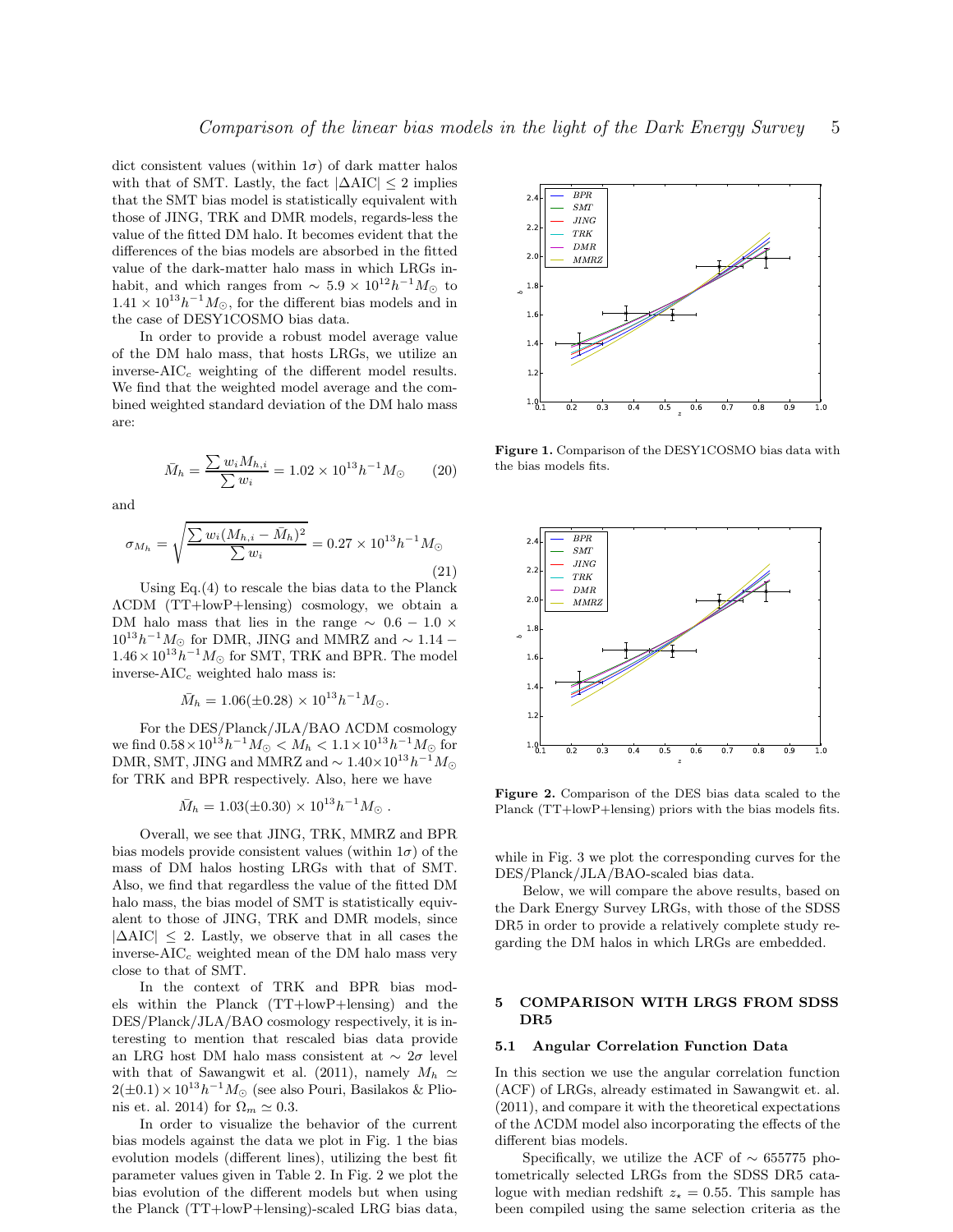**Table 2.** Statistical results for the bias data (see Table 1): The 1<sup>st</sup> column indicates the expansion model (see section 2), the  $2^{nd}$ column corresponds to bias models appearing in section 3 and the  $3^{rd}$  provides the fitted DM halo mass. The remaining columns present the goodness-of-fit statistics  $\chi^2_{\rm min}$ , AIC<sub>c</sub> and  $|\Delta \text{AIC}| = |\text{AIC}_{c, \text{SMT}} - \text{AIC}_{c,y}|$ . Notice that the index y corresponds to the indicated comparison model.

| <b>ACDM Expansion Model</b>              | Bias Model  | $10^{13} h^{-1} M_{\odot}$                       | $\chi^2_{\rm min}$ | $AIC_c$ | $ \Delta AIC $ |
|------------------------------------------|-------------|--------------------------------------------------|--------------------|---------|----------------|
| DESY1COSMO (Elvin-Poole et al. 2017)     | <b>SMT</b>  | $1.090^{+0.179}_{-0.164}$                        | 2.663              | 5.997   | $\overline{0}$ |
|                                          | <b>JING</b> | $0.872^{+0.124}_{-0.124}$<br>$-0.115$            | 3.805              | 7.139   | 1.142          |
|                                          | <b>TRK</b>  | $1.409^{+\check{0}.\check{1}\check{9}\check{4}}$ | 3.605              | 6.938   | 0.941          |
|                                          | MMRZ        | $0.992^{+0.118}_{-0.115}$<br>0.111               | 7.123              | 10.456  | 4.459          |
|                                          | <b>DMR</b>  | $0.594_{-0.091}^{+0.100}$                        | 2.751              | 6.084   | 0.087          |
|                                          | <b>BPR</b>  | $1.244_{-0.218}^{+0.243}$                        | 4.975              | 8.308   | 2.311          |
| Planck TT+lowP+lensing (Ade et al. 2016) | SMT         | $1.148^{+0.185}_{-0.169}$                        | 2.846              | 6.180   | $\overline{0}$ |
|                                          | <b>JING</b> | $0.897^{+\overset{\circ}{0}.126}$                | 4.241              | 7.574   | 1.394          |
|                                          | <b>TRK</b>  | $1.461^{+0.197}_{-0.197}$                        | 4.064              | 7.397   | 1.217          |
|                                          | MMRZ        | $1.005_{-0.111}^{+0.119}$                        | 7.918              | 11.251  | 5.071          |
|                                          | <b>DMR</b>  | $0.618^{+0.102}_{-0.002}$                        | 2.967              | 6.300   | 0.120          |
|                                          | <b>BPR</b>  | $1.293^{+0.237}_{-0.214}$                        | 5.075              | 8.409   | 2.229          |
| DES/Planck/JLA/BAO (Abbott et al. 2017)  | <b>SMT</b>  | $1.094^{+0.173}_{-0.172}$<br>$-0.159$            | 2.927              | 6.260   | $\overline{0}$ |
|                                          | <b>JING</b> | $0.847^{+0.117}_{-0.127}$<br>$-0.109$            | 4.363              | 7.696   | 1.436          |
|                                          | <b>TRK</b>  | $1.382^{+0.184}_{-0.172}$                        | 4.214              | 7.547   | 1.287          |
|                                          | MMRZ        | $0.942^{+0.111}_{-0.111}$<br>$-0.104$            | 8.025              | 11.358  | 5.098          |
|                                          | <b>DMR</b>  | $0.587^{+0.096}_{-0.087}$                        | 3.053              | 6.387   | 0.127          |
|                                          | <b>BPR</b>  | $1.421_{-0.253}^{+0.253}$<br>$-0.231$            | 5.418              | 8.751   | 2.491          |



Figure 3. Comparison of the DES bias data scaled to DES/Planck/JLA/BAO priors with the bias models fits.

2dF-SDSS LRG and Quasar survey (hereafter 2SLAQ), which covers the redshift range  $0.45 < z < 0.8$ . Obviously, there is a substantially overlapping with the redshift range of the Dark Energy Survey, namely 0.15 <  $z < 0.9$ . Based on the original work of Sawangwit et. al. (2011) we utilize the ACF up to an angular scale of 6000 ′′ in order to avoid the effects of BAO's. Since the goal of the present work is to test the performance of the most popular linear bias models we also exclude small angular scales ( $\theta$  < 140<sup>"</sup>, which translates to < 1 h<sup>-1</sup> Mpc at  $z_{\star}$ ) and for which strong non-linear effects are expected. However, in our theoretical modeling we have taken into account a non-linear correction as far as the power spectrum is concerned the so called halo-fit model (see below). Notice, that the precise numerical values of the ACF data points with the corresponding errors can be found in Pouri et al. (2014), while for the total ACF data-set one may check the article of Sawangwit et. al. (2011).

#### 5.2 Theoretical Angular Correlation Function

It is well known that the angular correlation function,  $w(\theta)$  for small  $\theta$ 's is written as (cf. Basilakos & Plionis 2009 and references therein):

$$
w(\theta) = \frac{1}{2\pi} \int_0^\infty k^2 P(k) dk \int_0^\infty D^2(z) j(k, z, \theta) dz \quad (22)
$$

with

$$
j(k, z, \theta) = \frac{H_o}{c} \left(\frac{1}{N} \frac{dN}{dz}\right)^2 b^2(z) E(z) J_o(k\theta x(z)) ,
$$
 (23)

where  $x(z)$  is the comoving distance

$$
x(z) = \frac{c}{H_o} \int_0^z \frac{dy}{E(y)}\tag{24}
$$

and  $J<sub>o</sub>$  is the 0th order Bessel function of the first kind given by:

$$
J_0(\omega) = \frac{1}{\pi} \int_0^{\pi} \cos(\omega \sin \tau) d\tau \tag{25}
$$

The quantity  $1/N dN/dz$  is the normalized source redshift distribution, estimated by the fitting formula of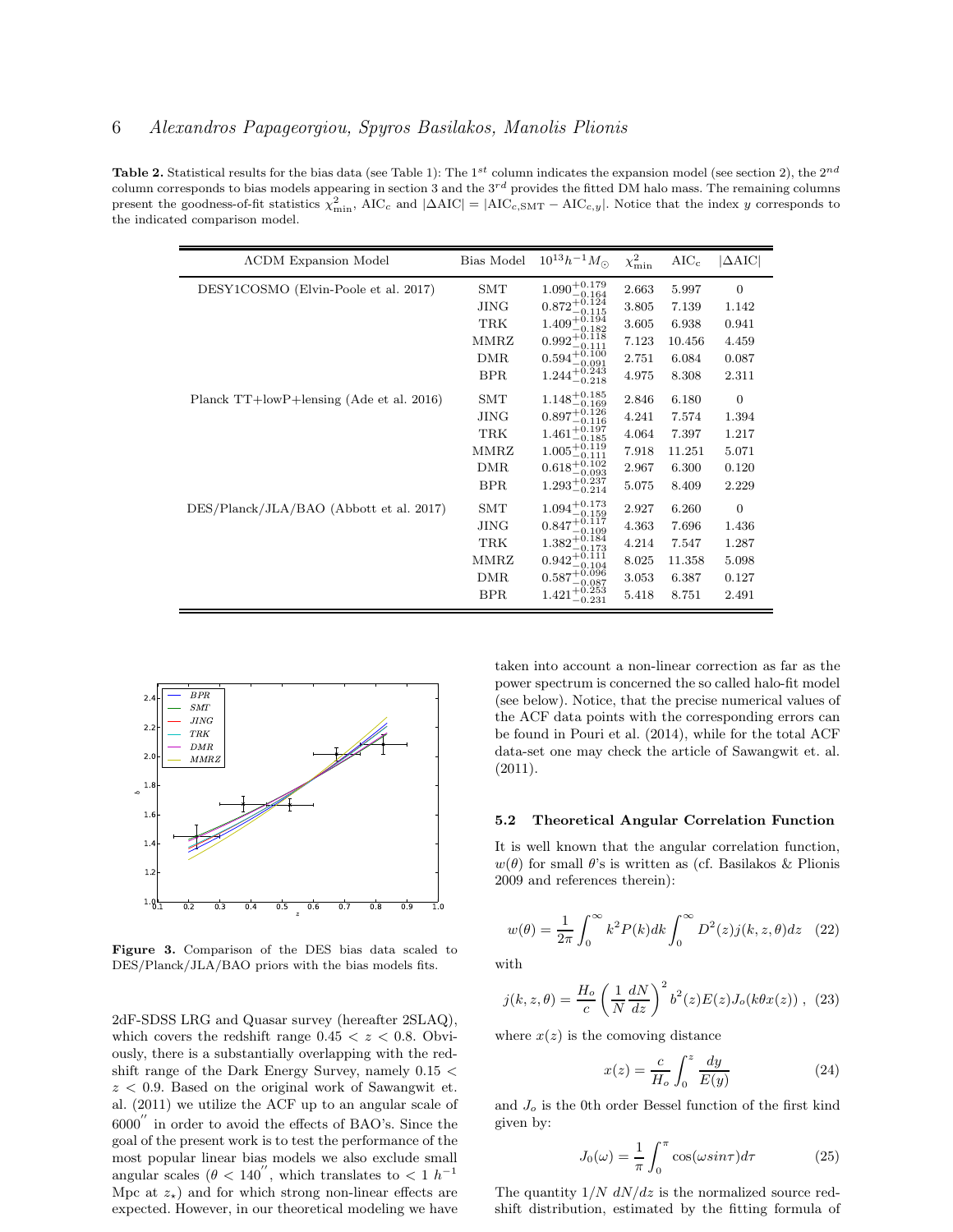Pouri et. al. (2014)

$$
\frac{dN}{dz} \propto \left(\frac{z}{z_*}\right)^{\alpha+2} e^{-(z/z_*)^{\beta}} \tag{26}
$$

with  $(z_*, \alpha, \beta) = (0.55, -15.53, -8.03)$ . For the power spectrum we are using the nonlinear power spectrum of Takashi et. al. (2011). Briefly, the latter approach consists the so called one-halo and two halo terms. The first one dominates at small scales, while the second one plays a key role at large scales.

## 5.3 Fitting models to the LRGs SDSS DR5 ACF data

In order to quantify the free parameters of the models we perform a  $\chi^2$ -minimization procedure and compare the measured LRG angular correlation function of Sawangwit et al. (2011) with the expected theoretical ACF given by Eq.(22). In examining the model dependence we restrict our analysis to flat ΛCDM with  $n = 0.9671, \Omega_b = 0.0484$  (Spergel et al. 2015) and vary  $\Omega_m h$  and  $M_h$ . Also, in order to treat the  $\sigma_8 - \Omega_m$ relation we use the following parametrization  $\sigma_8$  =  $0.818(0.3/\Omega_m)^{0.26}$  (Spergel et al. 2015). Therefore, the  $\chi^2$  function is defined as:

$$
\chi^2 = \sum_{i=1}^{11} \left[ \frac{w_{obs}(\theta_i) - w_{th}(\theta_i, \mathbf{p})}{\sigma_{w,i}} \right]^2 \tag{27}
$$

where  $\sigma_{w,i}$  is the uncertainty of the observed ACF (see Table 1 in Pouri et al. 2014). Here the statistical vector p contains two independent free parameters, namely  $\mathbf{p} =$  $(\Omega_m h, M_h)$ .

In Table 3 we present the best fit  $(\Omega_m h, M_h)$  parameters for the different models and as it can be seen, the fit to the data, as indicated by the value of the  $\chi^2_{min}$ , is equally good for all models, i.e.,  $\chi^2_{min} \simeq 7.1$ (with  $AIC_c \simeq 10.43$ ) for 9 degrees of freedom for all models. The first interesting result, as can be seen from the Table 3, is that for all bias models the likelihood analysis peaks at  $\Omega_m h = 0.204 \pm 0.0075$  which reduces to  $\Omega_m = 0.30 \pm 0.01$  for  $h = 0.678$ . Notice, that the latter value is in excellent agreement with that of Planck (TT+lowP+lensing; Ade et al. 2016), of DES/Planck/JLA/BAO (Abbott et al. 2017) and the re-analysis of the Planck data provided by Spergel et al. (2015). Using the Planck value of the Hubble constant  $H_0 = 67.8 \text{km/s/Mpc}$ , provided by Spergel et al. (2015), in Figure 4 we present the  $1\sigma$ ,  $2\sigma$  and  $3\sigma$  contours in the  $(\Omega_m, M_h)$  plane for the SMT, JING, TRK, MMRZ, DMR and BPR bias models, respectively.

The second result worth mentioning is that the fitted DM halo mass is somewhat larger with respect to that of the DES data, namely it ranges between  $\sim 0.8 \times 10^{13} h^{-1} M_{\odot}$  and  $\sim 2 \times 10^{13} h^{-1} M_{\odot}$ . The corresponding weighted mean and the combined weighted standard deviation of the DM halo mass are:

$$
\bar{M}_h = 1.426(\pm 0.405) \times 10^{13} h^{-1} M_{\odot}
$$

As we have already found previously using the DES bias

| Bias Model | $10^{13}h^{-1}M_{\odot}$  | $\Omega_m h$       | $\chi^2_{min}/d.o.f.$ |
|------------|---------------------------|--------------------|-----------------------|
| SMT        | $1.495^{+0.075}_{-0.060}$ | $0.204 \pm 0.0068$ | 7.05                  |
| JING       | $1.155^{+0.060}_{-0.040}$ | $0.204 + 0.0075$   | 7.05                  |
| TRK        | $1.880^{+0.090}_{-0.060}$ | $0.204 \pm 0.0075$ | 7.05                  |
| MMRZ       | $1.270^{+0.070}_{-0.035}$ | $0.204 + 0.0075$   | 7.06                  |
| DMR.       | $0.810^{+0.045}_{-0.030}$ | $0.204 \pm 0.0075$ | 7.05                  |
| BPR.       | $1.945^{+0.085}_{-0.115}$ | $0.204 \pm 0.0075$ | 7.05                  |

**Table 3.** Results of the  $\chi^2$  minimization procedure using the LRGs ACF of 2SLAQ (see Sawangwit et al. 2011 and Table 1 in Pouri et al. 2014). In this case we have  $\Delta AIC \simeq 0$ .

data, also here the weighted mean DM halo mass tends to that of SMT.

The latter results, concerning the weighted mean DM halo mass, although based on the integrated clustering of LRGs in one overall redshift bin, are consistent, within one standard deviation, to those of Section 4. This should have been expected since both surveys (DES and 2SLAQ) trace the same extragalactic objects (LRGs) in a similar redshift range. Furthermore, using the TRK bias model we find now that the derived DM halo mass is consistent at  $\sim 2\sigma$  level with that of Sawangwit et al. (2011), namely  $M_h \simeq 2(\pm 0.1) \times$  $10^{13}h^{-1}M_{\odot}$  (see also Pouri et al. 2014). Notice, that the latter holds for the BPR bias model in the case of DES/Planck/JLA/BAO rescaled bias data. Sawangwit et al. (2011) used the bias model of Sheth et al. (2001) together with the revised parameters of Tinker et al. (2005). Using these parameters for the SMT model in our analysis we obtain  $M_h = 2.24(\pm 0.1) \times 10^{13} h^{-1} M_{\odot}$ .

Lastly, we verify that perturbations around the values  $h = 0.678$ ,  $n = 0.9671$  and  $\Omega_b = 0.0484$  do not really affect the aforementioned statistical results.

In Figure 5, we plot the observed  $w(\theta)$  for the 2SLAQ LRGs, with the best fit model of the angular correlation function provided by  $Eq.(22)$  and the minimization procedure presented above. Notice, that the solid curve corresponds to the bias model of SMT with  $\Omega_m = 0.301$  and  $M_h = 1.495 \times 10^{13} h^{-1} M_{\odot}$ . The red stars indicate the ACF data in the range  $0 < \theta < 140$ , which as we have already mentioned in section 5.1 have been excluded from our analysis in order to avoid the strong non-linear effects. We remind the reader that these scales, at the median redshift of  $z_{\star} = 0.55$ , correspond to spatial separations  $\lesssim 1h^{-1}\text{Mpc}$ .

### 6 CONCLUSIONS

In this work we have used the bias data of Luminous Red Galaxies, recently released by the Dark Energy Survey (DES) team, in order to investigate the ability of six bias evolutions models to represent the observational data. Implementing a standard  $\chi^2$  minimization procedure between the models and the data we have placed tight constraints on the only free parameter of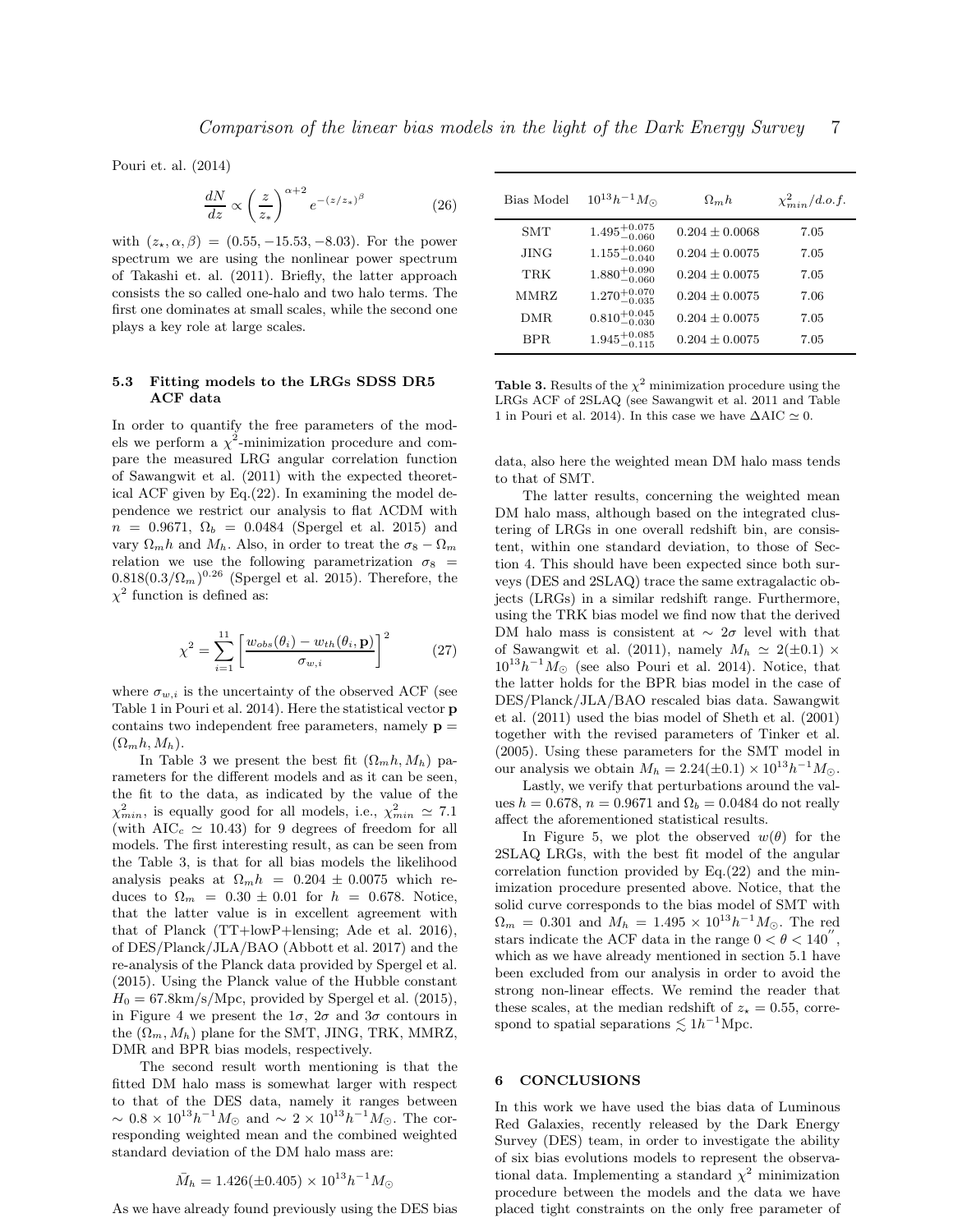

Figure 4. Contour plot of the two fitted parameters, halo mass,  $M_h$  and  $\Omega_m$  for the indicated bias models. The 1 $\sigma$  level is indicated by the red curve.

the model, namely the dark matter halo mass  $M_h$ . Based on the best- $\chi^2$  and the value of the Akaike information criterion we found that most bias models fit equally well the DES bias data. The intrinsic differences of the bias models appear to be absorbed in the fitted value of the dark-matter halo mass in which LRGs live, and which ranges between  $\sim 6 \times 10^{12} h^{-1} M_{\odot}$  and  $1.4 \times 10^{13} h^{-1} M_{\odot}$ for the different bias models.

The bias model that best fit the DES bias data is

that of Sheth et al. (2001), while we found indications for a tension between the model of Ma et. al. (2011) and the bias data. Moreover, we have shown that the Jing (1998), Tinker et. al. (2010), Ma et al. (2011) and the Basilakos et al. (2011) bias models predict consistent values (within  $1\sigma$ ) of the mass of dark matter halos hosting LRGs with that of Sheth et al. (2001). We have also found that regardless the value of the fitted DM halo mass, the bias model of Sheth et al. (2001) is statis-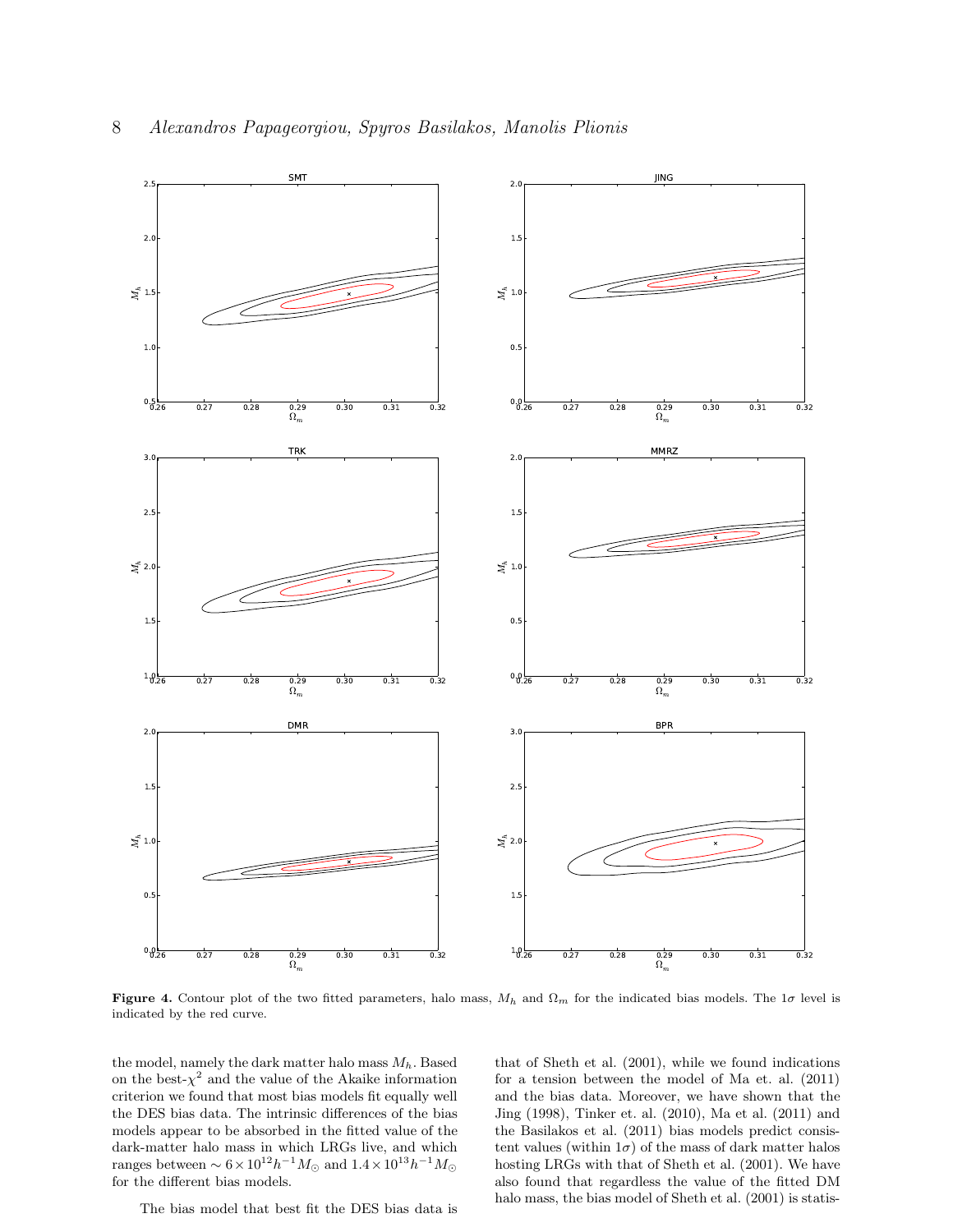

Figure 5. Comparison between the predicted angular correlation function for the BPR bias model (solid line) and the LRGs correlation function data points of Sawangwit et al. (2011) (by red stars we indicate the non-linear scales:  $0 <$  $\theta \leq 140$ <sup>"</sup>). The solid curve corresponds to the  $\Lambda$ CDM model expectations using the SMT bias model with  $\Omega_m = 0.301$ and  $M_h = 1.495 \times 10^{13} h^{-1} M_{\odot}$ .

tically equivalent to those of Jing (1998), Tinker et. al. (2010) and de Simone et. al. (2011), since  $|\Delta AIC| \leq 2$ .

In the second part of the paper we have used again a standard  $\chi^2$  minimization procedure between the theoretical angular clustering models, which also include the evolution of bias, and the corresponding 2SLAQ LRG clustering. This analysis also has showed that the bias models explored are statistically equivalent. Furthermore, it provided a value of  $\Omega_m = 0.30 \pm 0.01$ , which is in excellent agreement with that of Planck (TT+lowP+lensing; Ade et al. (2016), DES/Planck/JLA/BAO (Abbott et al. 2017) and the reanalysis of the Planck data (Spergel et al. 2015). Finally, concerning the estimated DM halo mass, the clustering analysis has provided a range between  $8 \times 10^{12} h^{-1}$ Mpc  $\lesssim M_h \lesssim 2 \times 10^{13} h^{-1} M_{\odot}$ , results which are somewhat larger with those based on the DES bias data. However, using an inverse- $AIC_c$  weighting we find that the model average value of the DM halo mass that hosts LRGs are consistent within  $1\sigma$  using either the DES or the SDSS 2SLAQ analyses.

#### ACKNOWLEDGMENTS

S. Basilakos acknowledges support by the Research Center for Astronomy of the Academy of Athens in the context of the program "Testing general relativity on cosmological scales" (ref. number 200/872).

## **REFERENCES**

- Abbott, T. M. C., arXiv:1708.0153
- Ade, P. A. R. 2016, A&A, 594A, 1P (Plank data)
- Akaike, H., 1974, IEEE Transactions of Automatic Control, 1 9, 716
- Assassi, V., Baumann, D., Green, D., Zaldarriaga, M. 2014, JCAP, 08, 056A
- Baldauf, T., Seljak, U., Desjacques, V., McDonald, P., 2012, Phys. Rev. D, 86, 3540
- Bagla, J. S. 1998, MNRAS, 299, 417
- Bardeen, J. M., Bond, J. R., Kaiser, N., Szalay, A. S. 1986, ApJ, 304, 15
- Basilakos, S., Plionis, M. 2001, ApJ, 550, 522
- Basilakos S., 2001, MNRAS, 326, 203
- Basilakos, S., & Plionis, M. 2003, ApJ, 593, L61
- Basilakos S. & M. Plionis, 2005, MNRAS, 360, L35
- Basilakos S. & M. Plionis, 2006, ApJL, 650, L1
- Basilakos S. & M. Plionis, 2009, MNRAS, 400, L57
- Basilakos S. & M. Plionis, 2010, ApJL, 714, L185
- Basilakos, S., Plionis, M., Ragone-Figueora, C. R. 2008, ApJ, 678, 627
- Basilakos, S., Plionis, M., Pouri, A. 2011, Phys. Rev. D, 83, 123525
- Basilakos, S., Dent, J. B., Dutta, S., Perivolaropoulos, L., Plionis, M., 2012, Phys. Rev. D, 85, 123501
- Bel, J., Hoffmann, K., Gaztanaga, E., 2015, MNRAS, 453, 259
- Hoffmann, K., Bel, J., Gaztanaga, E., 2017, MNRAS, 465, 2225
- Hoffmann, K., Bel, J., Gaztanaga, E., 2015, MNRAS, 450, 1674
- Burnham K. P., Anderson D. R., 2002, Model Selection and Multimodel Inference, 2nd edn. Springer-Verlag, New York
- Burnham K. P., Anderson D. R., 2004, Sociol. Method. Res., 33, 261
- Chan, K. C., Scoccimarro, R., Sheth, R, K., 2012, Phys. Rev. D, 85, 3509
- Catelan P., Lucchin F., Matarrese S., Porciani C., 1998, MN-RAS, 297,692
- Cole, S., Kaiser, N. 1989, MNRAS, 237, 1127
- de Simone, A., Maggiore, M., Riotto, A. 2011, MNRAS, 412, 2587
- DES Collaboration, 2017, arXiv:1708.01530v[astro-ph.CO]
- Desjacques, V., Donghui, J., Schmidt, F. 2016, arXiv161109787D
- Di Porto, C., et al. 2016, A&A, 594, 62
- Eisenstein, D. J., et al. 2001, AJ, 122, 2267
- Eisenstein, D. J., Hu, W. 1998, ApJ, 496, 605
- Elvin-Poole, M. et al. 2017, arXiv:1708.01536v[astro-ph.CO] (DES Y1COSMO)
- Fry, J. N. 1996, ApJ, 461, L65
- ry, J. N. & Gaztanaga, E. 1993, ApJ 413, 447
- Hamilton, A. J. S. 1998, Linear Redshift Distortions: A Review. Kluwer, Dordrecht, p. 185
- Hui, L., Parfrey, K. P. 2008, Phys. Rev. D, 77, 043527
- Inoue, K. T., Takahashi, R. 2012, MNRAS, 426, 2978
- Jing, Y. P. 1998, ApJ, 503, L9
- Kaiser, N. 1984, ApJ, 284, L9
- Kaiser, N. 1987, MNRAS, 227, 1
- Krause, E., et al. (DES Collaboration), submitted to Phys. Rev. D (2017), arXiv:1706.09359 [astro-ph.CO]
- Lazeyras, T., Wagner, C., Baldauf, T., Schmidt, F. 2016, JCAP, 02, 018L
- Liddle A. R., 2007, MNRAS, 377, L74
- Ma, C.-P., Maggiore, M., Riotto, A., Jun, Z. 2011, MNRAS, 411, 2644
- Maggiore, M. & Riotto, A. 2011, ApJ, 711, 907
- Maggiore, M. & Riotto, A. 2011, ApJ, 717, 515
- Maggiore, M. & Riotto, A. 2011, ApJ, 717, 526
- Marinoni, C., et al. 2005, A&A, 442, 801
- Matarrese, S., Coles, P., Lucchin, F., Moscardini, L. 1997, MNRAS, 286, 115